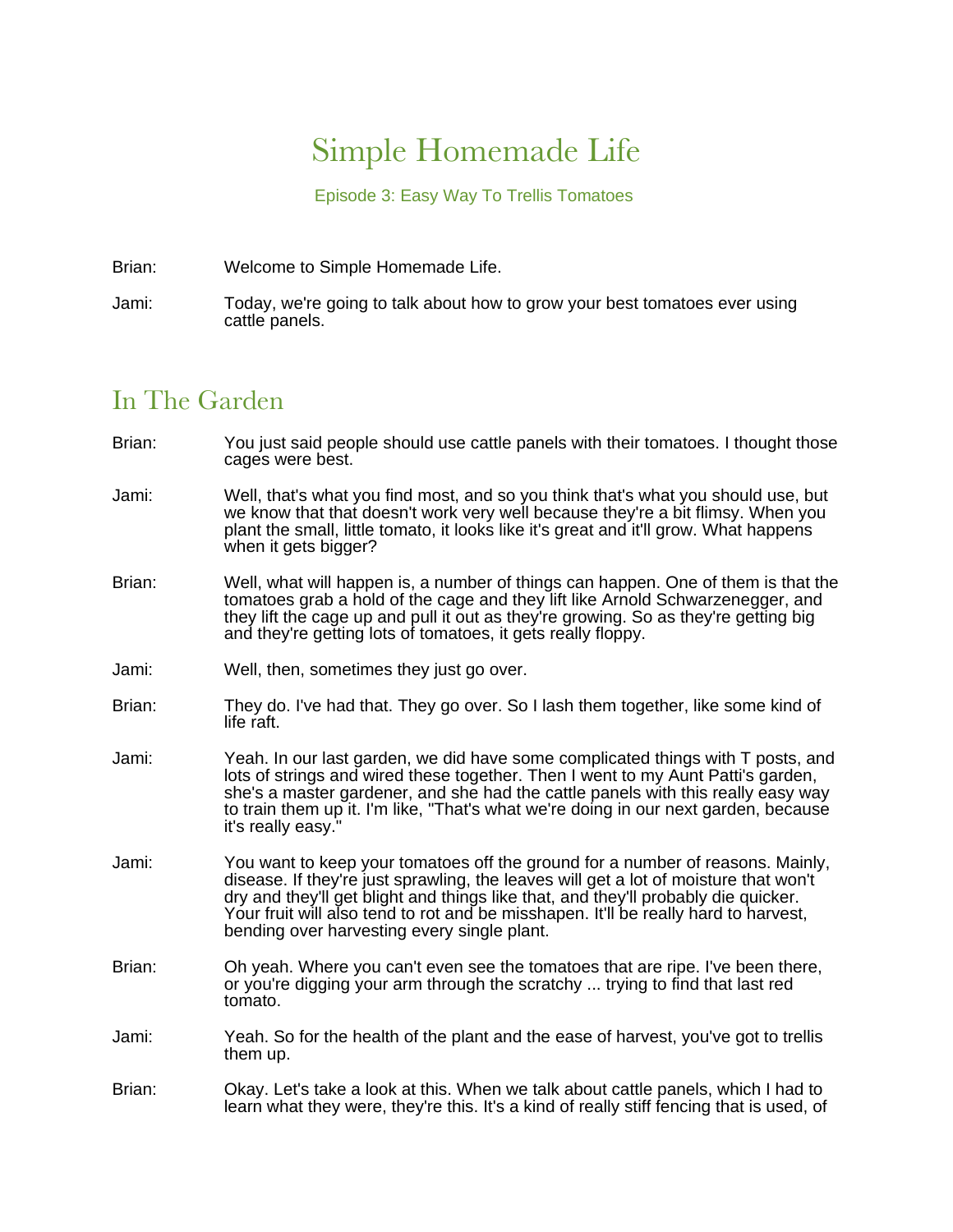course, to keep in cattle. Now, something else I learned, I went to our tractor supply store to buy the panels, and I go, "Well, I want eight foot cattle panels," because that's what you want. That's the easiest for our 12 foot beds, because notice they overlap a little bit, and they're very thick, and you probably can't cut them unless you have some kind of special hacksaw. Well, anyway, they told me, "Well, an eight footer, that's just like a utility panel, or that's a handy panel. That's not a real cattle panel. They have to be 16 feet long to be a real cattle panel."

- Brian: It's like, come on. Anyway, get a cattle panel in the length of your bed or they can overlap like we've done here. Then they attached to a post. Again, there's two kinds of posts. I didn't know this. You look at them from the top, and if you look at the top of this post, it's shaped like a T. T posts are really thick, and sturdy, and heavy. They're the ones that are used for fencing, like barbed wire fencing. There are also U posts and we've gotten those before. They're more for gardening. They're a lot lighter. If you look at them from the top, they're just shaped like a U. Actually, either one will work. It's just to get the ones that are long enough, that are six feet long, that will hold this sturdy, we needed to get T posts. That's what we had.
- Brian: They're not very much, they're like four or five bucks a piece. They're pretty inexpensive. Finally, to hold the cattle panels onto the T post and to hold them together, we just use white zip ties. Zip ties, next to duct tape, you can just hold anything together. You just get them in place. It takes two people holding them together, and then just zip tie them, and it holds them to the T post and holds them together, and you're sturdy and ready to grow some tomatoes.
- Jami: I did want to mention that when we put these up last year, we just used white zip ties that we found. We've since learned that it's better to get the black zip ties for outdoor applications because they last longer. The sun doesn't break them down as fast. So you want black zip ties to attach your cattle panels to the posts.
- Jami: Cattle panels. I mentioned in our last video, that I had never seen them being used before. Then since then, just in the few weeks since that video, I've seen a number of other gardens use cattle panels for growing up tomatoes and things. So it's not unique, but it was unique to me - I hadn't heard about it.
- Jami: But I think one of the things that is unique is the easy way that you trellis them up that I learned from my aunt. The secret to that is bungee cords, just regular bungee cords that you find at a hardware store, but you do want different sizes. We start with the really small ones when the plant is little, and then you have different sizes that you can use as the plant grows. I'll just show you how easy it is to use this. You can see that I've already got one, they're small like this, you just use the little one and it doesn't have to be tight. It's just enough to keep them up. I have a little stake too that I use when they're just planted. I'll remove that later.
- Jami: I have a whole post about how to plant tomatoes, a whole video on the blog about how to plant tomatoes so that they thrive. I explain how I did it and why I use this red mulch. So definitely watch that to see. That's why you see the row cover on this bed. We took it off for the video, but for the first month that we grow tomatoes in Oregon, where it's a little bit cooler sometimes, I protect them with the row cover. That's why these are looking ... they weren't so healthy when I planted them out, you'll see in the planting video. Now they look great just a few weeks later because they were under the row cover.
- Jami: As the plant grows up and you see that it needs it, you just simply come out and you put another layer, and you just put another layer of bungee on and that holds them. Then when they grow really big, you just get even a bigger one and you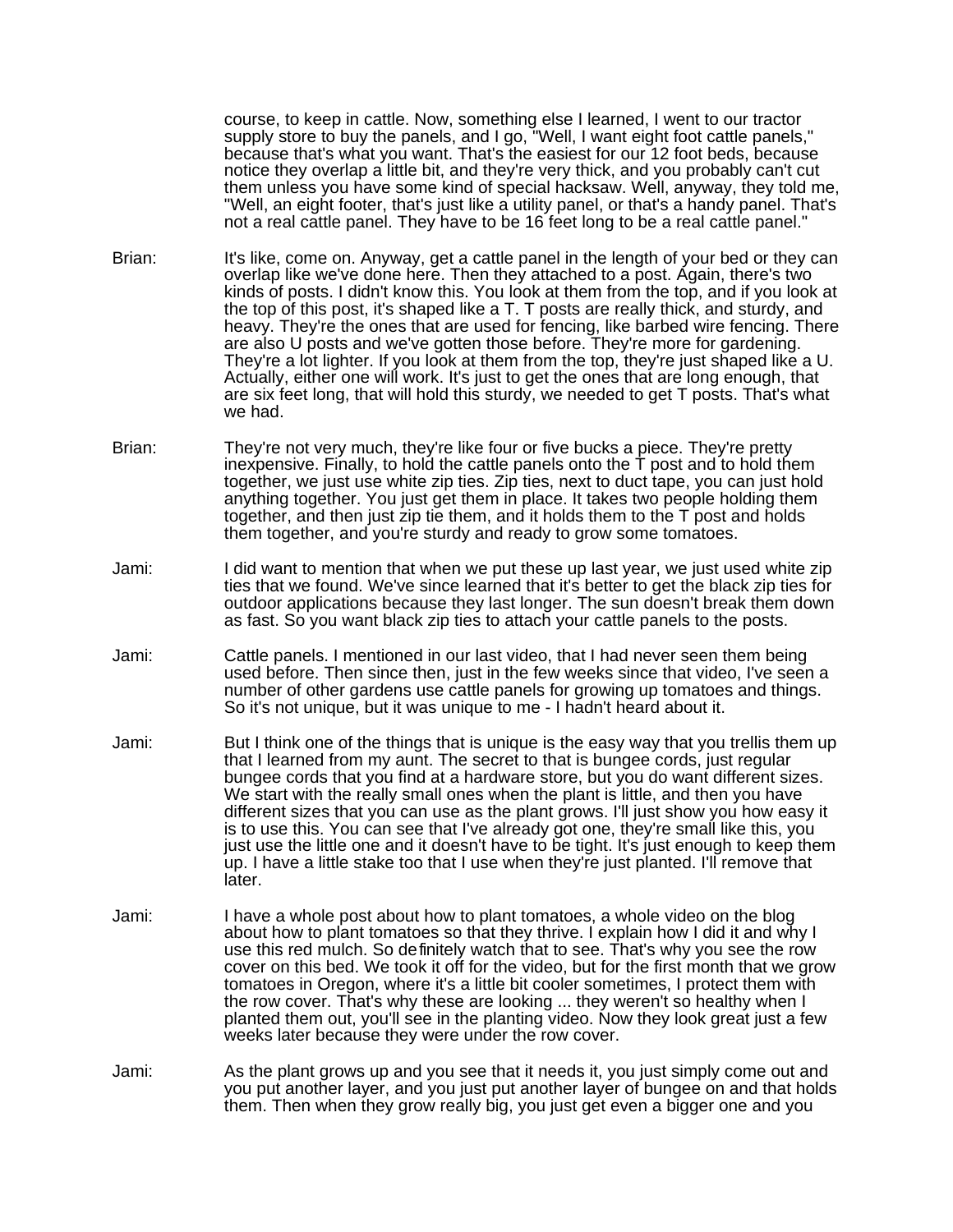put it on there. If one comes out here, you just come out one day, put it the branch back in and put the bungee back on.

- Jami: It is so easy. It was wonderful. I've done it now two years in a row. It is just the most wonderful way to grow tomatoes I've ever had. It's easy. I don't have to worry about pruning, or staking, or the things falling over. So bungee cords and cattle panels, that's the secret.
- Jami: One of the things that makes the cattle panel idea work so well are long narrow beds instead of wide beds. You tend to do wide beds and then you plant a couple rows of the tomatoes, but then you can't reach the center of the tomatoes. By doing long narrow beds, these are 12 foot long by two feet wide, it just holds the row of tomatoes and you can reach them from either side easily. We did a plan of four long narrow beds for this garden that we added the cattle panels, and they're permanent, in these beds. Then we alternate. Last year, these that are planted with tomatoes, grew beans, and now the beans are over there. We're able to rotate a little bit, not optimal, but at least it gets them not planted in the same bed every year, which is an organic way to grow things.

## In The Kitchen

- Brian: Okay. One of the best reasons for growing tomatoes is to eat them fresh, but there is another really, really good way to have them.
- Jami: Exactly. Tomatoes are great for preserving and eating later. I can a lot of tomatoes and preserve a lot of tomatoes, but there are three recipes that are tops. Like, I have to do those first to make sure we have enough to get us through the year.
- Jami: One of them is **salsa**, and it's a canned salsa that stays in your cupboard, but it's thick, which is unusual for some canned salsas if you have ever had them. You can make it spicy or not, and it is good on, well, everything you use salsa for. It is so wonderful to have this in your cupboard. You don't have to buy it from the store and you know exactly what's in it.
- Jami: Another thing that I discovered when I had a huge amount of tomatoes and I wanted something other than salsa and marinara, I discovered tomato chutney, and I made this recipe and adapted it. I had never had chutney before. It was so good, I had to call it **Addictive Tomato Chutney**. If you don't know what you'd put it on, I'll just tell you, everything you'd put ketchup on. You use this, I call it adult ketchup. It is so good. Everybody I serve it to wants the recipe, because it really is addictive. So, make sure you grow enough tomatoes to make addictive tomato chutney.
- Jami: If you're thinking, "Well, I don't really want to can, I'm not sure I'm into canning." then I have a recipe for you. As you can tell, I pulled this out of the freezer, it's from last year, and I make sure we have enough of this to last us too, because I don't have to go buy store bought roasted tomato sauce, or marinara sauce, or whatever you call it. This is a **roasted tomato sauce**. It is so easy. You can use any kind of tomato you have in the garden. You put it in a pan with some vegetables and you let it cook. Then you whir it up and put it in a container in the freezer, and you've got the most delicious tomato sauce ever.